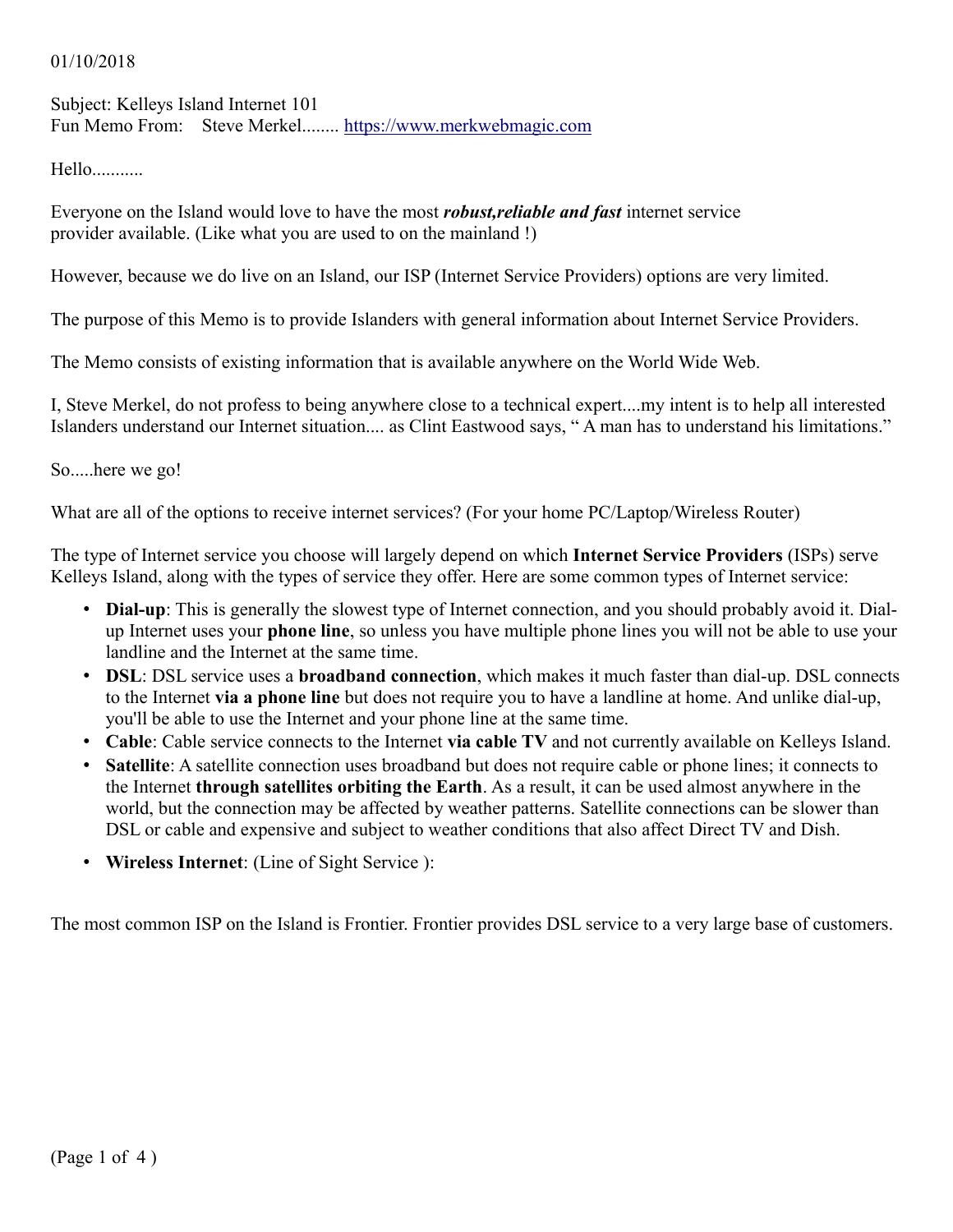The following Illustration shows a typical DSL Installation:



The Telco Central Office for Frontier is located on Chappell Street. This Office/Building houses all equipment relating to your *Landline* and *Internet DSL service.* This equipment actually receives all signals via a dedicated underwater cable to the Mainland.

**Note:** Handcock Wood uses their own dedicated fiber optic cable from the Mainland to Kelleys Island. It can not be used as an IPS to Kelleys island.

Unfortunately, there are limitations to *Internet DSL Service.*

# *DSL Speed Differences Between Households*

The rated maximum bandwidth of a DSL connection often cannot be reached. Additionally, actual DSL speeds vary between households. Factors affecting DSL speed include:

- Quality of the phone line at your residence. Neighborhoods with better copper wiring can achieve somewhat faster DSL speeds. ( Kelleys Island is stuck with existing copper wire phone cabling)
- Length of the phone line between the residence and the phone company hub (often called "central office"). DSL technology is "distance sensitive" because its performance decreases significantly as you get further away from this hub.( Households beyond 11,000 ft from KI Hub will experience drop-off of service.)
- Service glitches. While normally a constant, DSL speed can suddenly drop if the service provider has technical difficulty with their network. Speeds should return to normal after a few minutes or hours.

**DSL customers can do little about changing these factors.** Other factors you can more directly control include:

- [Spyware](https://www.lifewire.com/spyware-prevention-tips-153401) on the computer(s). Even when the DSL network may be functioning at full speed, spyware programs may be consuming the bandwidth, robbing your DSL speed. Anti-spyware programs should be run regularly on networks to prevent this problem.
- Misconfigured wires or wireless <u>router</u>. Routers sit between your computers and the Internet connection. If not functioning properly, a router can greatly limit the DSL speed achievable on all computers. Temporarily connecting a computer directly to the Internet can help diagnose this situation.
- Slow wireless network connection. In extreme cases, a very slow [Wi-Fi](https://www.lifewire.com/what-is-wi-fi-2377430) connection between a computer and a wireless home network will not keep pace with the speed of the DSL Internet connection. Improving the quality of the Wi-Fi connection will solve this problem.
- Old computers can not keep pace with changing technology.

### (Page 2 of 4 )

## **Another alternative is what is called "Direct Wireless Internet"**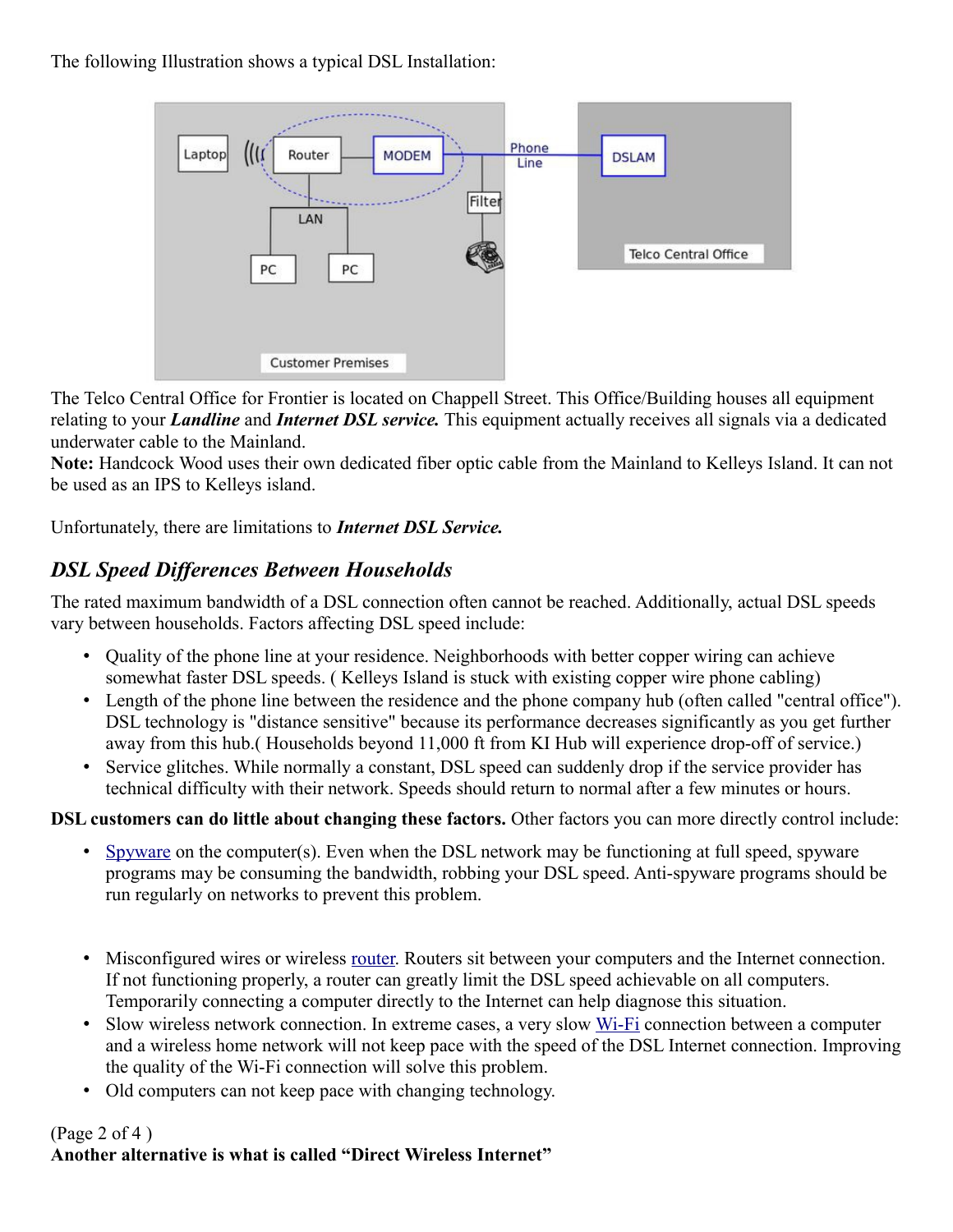"Direct Wireless Internet" is an option for any Kelleys Island Resident that has a direct line of sight to Perry's Monument or to the Danbury water tower in Danbury Township.

The service is offered by a company called Amplex.

A Kelleys Island resident would subscribe to their service.

An Amplex Receiver is mounted at least 8 feet from the ground by a pole or attached to your house.

The receiver accepts the wireless signal from Put-In-Bay or Danbury and it is directed into your house.

Amplex Web Site is: [http://www.amplex.net](http://www.amplex.net/) 

#### **I, Steve Merkel, is not affiliated, in any manner, with Amplex and offer this as informative info only!**



( Page 3 of 4) General Conclusions: